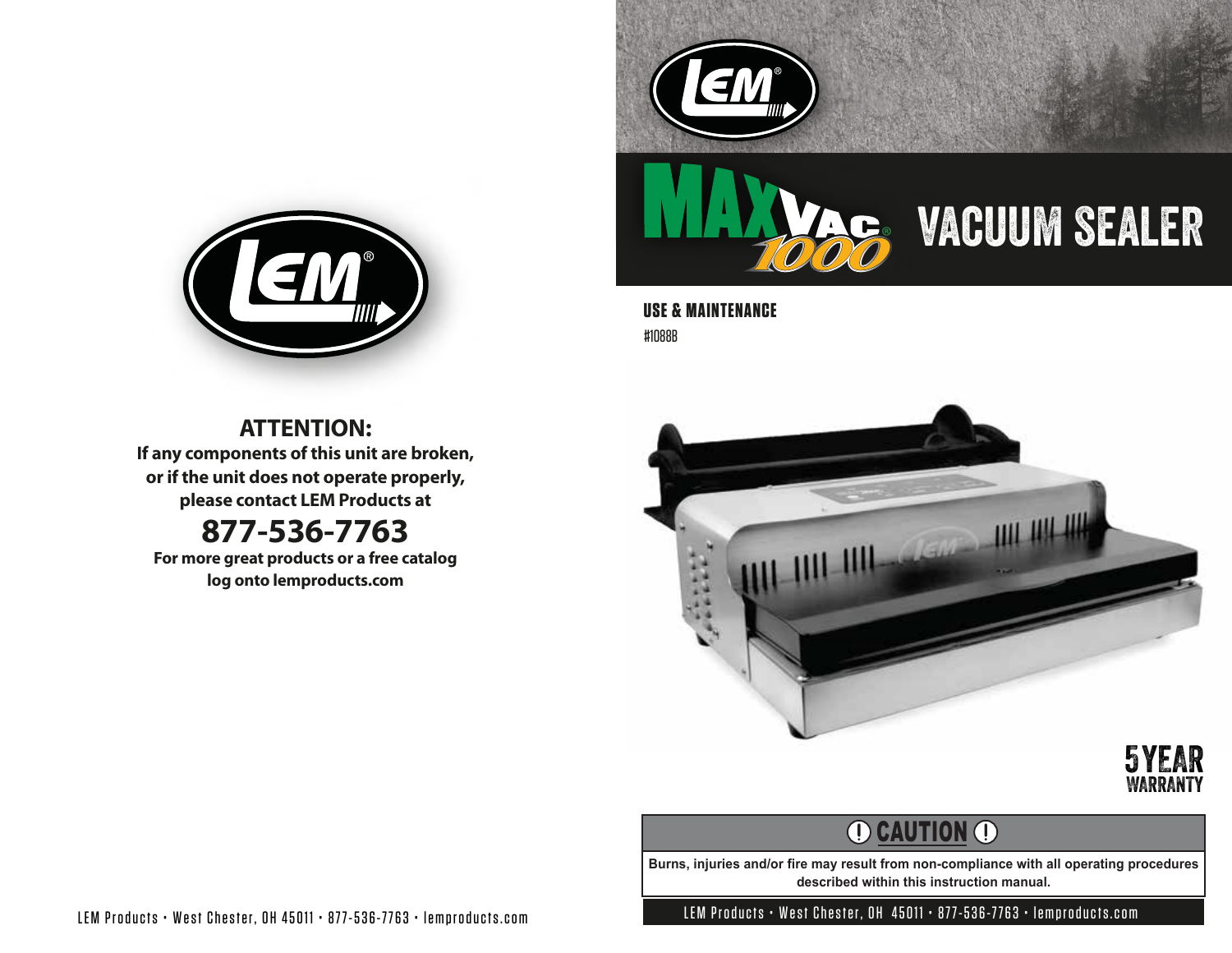# **GENERAL WARNINGS AND SAFETY INFORMATION**

### IMPORTANT WARRANTY INFORMATION PLEASE READ FILL OUT AND RETURN ENCLOSED WARRANTY CARD

#### IT IS IMPORTANT TO READ AND UNDERSTAND ALL OF THE INSTRUCTIONS AND SAFEGUARDS PRIOR TO USE

- 1. Always ensure that the appliance is properly assembled and safely set up before use.
- 2. **DO NOT** leave the appliance unattended if it can be switched on and operated.
- 3. **CAUTION:** This appliance is not recommended for use near or by children or persons with certain disabilities. Set up and store the appliance out of reach of children.
- 4. When not in use, allow unit to cool before storing. Store unit in a secure and dry place out of reach of children.
- 5. This appliance must be connected to 110V electric supply only.
- 6. This appliance must be grounded while in use to protect the operator from electrical shock. The appliance is equipped with a 3-prong grounded type plug to fit the proper grounding-type receptacle. If plug does not fit fully in the outlet, reverse the plug. If it still does not fit, contact a qualified electrician. Do not modify plug in any way.
- 7. **DO NOT** operate with a damaged cord or plug, after the unit malfunctions, has been damaged in any way or if appliance has been immersed in water or other liquid. Return unit to LEM Products for assessment and repair.
- 8. Always unplug unit when not in use, when changing parts or cleaning.
- 9. **NEVER** unplug by pulling on the power cord, always pull directly on the plug itself.
- 10. **DO NOT** let cord hang over edge of table or counter, contact sharp edges or touch hot surfaces.
- 11. Indoor use only. To protect against the risk of electrical shock, never immerse the device in water and do not expose the device to rain or moisture. **WARNING:** In the event the device should fall into water, remove the plug from the wall socket before attempting to remove the unit from the water. If submergence occurs, have the appliance examined by an authorized technician before use.
- 12. Unplug appliance before cleaning and follow cleaning instructions in this manual. **NEVER** rinse under tap water or other liquid.
- 13. To protect against the risk of electrical shock, **DO NOT** use the appliance if you are standing on a wet floor. **DO NOT** use the appliance if it is wet or moist. **DO NOT** operate this device with wet hands or bare feet. **DO NOT** operate near running water.
- 14. The appliance is designed exclusively for domestic use and not for commercial purposes.
- 15. Use the appliance with the supplied accessories only. **WARNING:** The use of attachments not recommended or sold by the manufacturer may cause injury, damage to personal property, and may void your warranty.
- 16. WARNING: Do not use while under the influence of alcohol or drugs (prescription or non-prescription) as these may impair user's ability to properly assemble or safely operate the appliance.
- 17. Use appliance on a level, stable surface to prevent unit from overturning and possibly causing injury and/or damage to unit. Never move the appliance while unit is in use. **WARNING:** To avoid injury, allow unit to cool before moving.
- 18. **CAUTION: DO NOT TOUCH** the Teflon Tape and Heat Sealing Bar due to high temperatures. The area where bags are sealed will be **HOT! USE CAUTION** when inserting and removing bags!
- 19. Only use food grade vacuum bags and canisters. **DO NOT USE HOUSEHOLD BAGS!**
- 20. WARNING: To avoid dangers of suffocation, keep all plastic bags away from babies and children.
- 21. The manufacturer declines any responsibility in the case of improper use of this product. Improper use of this product voids the warranty.
- 22. **WARNING:** The warnings, cautions and instructions discussed in this instruction manual cannot cover all possible conditions or situations that could occur. It must be understood by the operator that common-sense must be used.

# 23. **SAVE THESE INSTRUCTIONS**

THIS WARRANTY COVERS: LEM 1088B MaxVac 1000 THE WARRANTY IS EXTENDED TO THE ORIGINAL PURCHASER ONLY

WARRANTY DURATION: This product is warranted to the original purchaser for a period of five (5) years from the original purchase date. EACH UNIT COMES WITH A WARRANTY CARD, WHICH MUST BE FILLED OUT COMPLETELY AND RETURNED IMMEDIATELY, WITH A COPY OF THE PURCHASING RECEIPT. FAILURE TO RETURN YOUR WARRANTY CARD WILL LIMIT WARRANTY TO 90 DAYS WITH PROOF OF PURCHASE.

WARRANTY COVERAGE: This product is warranted against defective materials or workmanship. The warranty is void if the product has been damaged by accident, misuse, neglect, modification or improper service or repairs by unauthorized personnel. It is also void if damaged in shipment or by other causes not arising out of defects in the materials or workmanship. This warranty does not extend to any units which have been in violation of written instructions furnished. This warranty covers only the product and its specific parts, not food or other products processed in it.

WARRANTY DISCLAIMERS: This warranty is in lieu of all warranties expressed or implied, and no representative or person is authorized to assume any other liability in connection with the sale of our products. There shall be no claims for defects or failure of performance under any theory of sort, contract or commercial law including, but not limited to negligence, gross negligence, strict liability or breach of contract. The manufacturer declines all responsibility for damage to persons, things or animals arising from the failure to comply with the norms contained in this manual. The manufacturer reserves the right to make modifications at anytime to the models while maintaining the main characteristics described herein. The manufacturer also declines all responsibility for any errors in compiling this manual.

WARRANTY PERFORMANCE: During the above warranty period, a product with a defect will either be repaired or replaced after the product has been inspected by an LEM Service Technician. LEM RESERVES THE RIGHT TO REFUSE WARRANTY PERFORMANCE OR PRODUCT EVALUATION UNLESS THE ORIGINAL SALES RECEIPT OR THE WARRANTY CARD IS ON FILE. The repaired product will be in warranty for the balance of the warranty period. No charge will be made for such repair or replacement.

IMPORTANT NOTICE: If any parts are missing or defective, please contact our Customer Service Department for assistance at 877-536-7763 (M-F 8:30am to 4:30pm EST). DO NOT RETURN TO THE STORE WHERE THE PRODUCT WAS PURCHASED. LEM Products is not responsible for, or will not cover under warranty, missing or damaged parts on discounted/clearance, resale or final sale items where the seller may not be able to guarantee full functionality or completeness of the unit.

LEM PRODUCTS MERCHANDISE RETURN POLICY WARRANTY SERVICE: To obtain service under terms of this warranty, please contact us at 877-536-7763 to obtain authorization prior to returning the merchandise. No merchandise will be accepted without prior authorization. Prior to returning the product for warranty repair the product must be thoroughly cleaned and free from any food particles or other debris. Failure of the purchaser to comply with this standard may result in the unit being returned without repair. In some cases, a \$50 cleaning surcharge may apply. Please return the product prepaid in the original packaging if possible, enclose a copy of your receipt, (keep a copy of your proof-of-purchase for your records) and include a written explanation of the issue. Ship to LEM Products, 4440 Muhlhauser Road, Suite 300, West Chester, OH 45011. LEM Products is not responsible for damage incurred in shipping, make certain to pack product properly. Return shipping charges are the responsibility of the purchaser. Packages returned to LEM should be insured for the value of the product to cover any damages that may occur during shipping.

Revised January 4, 2019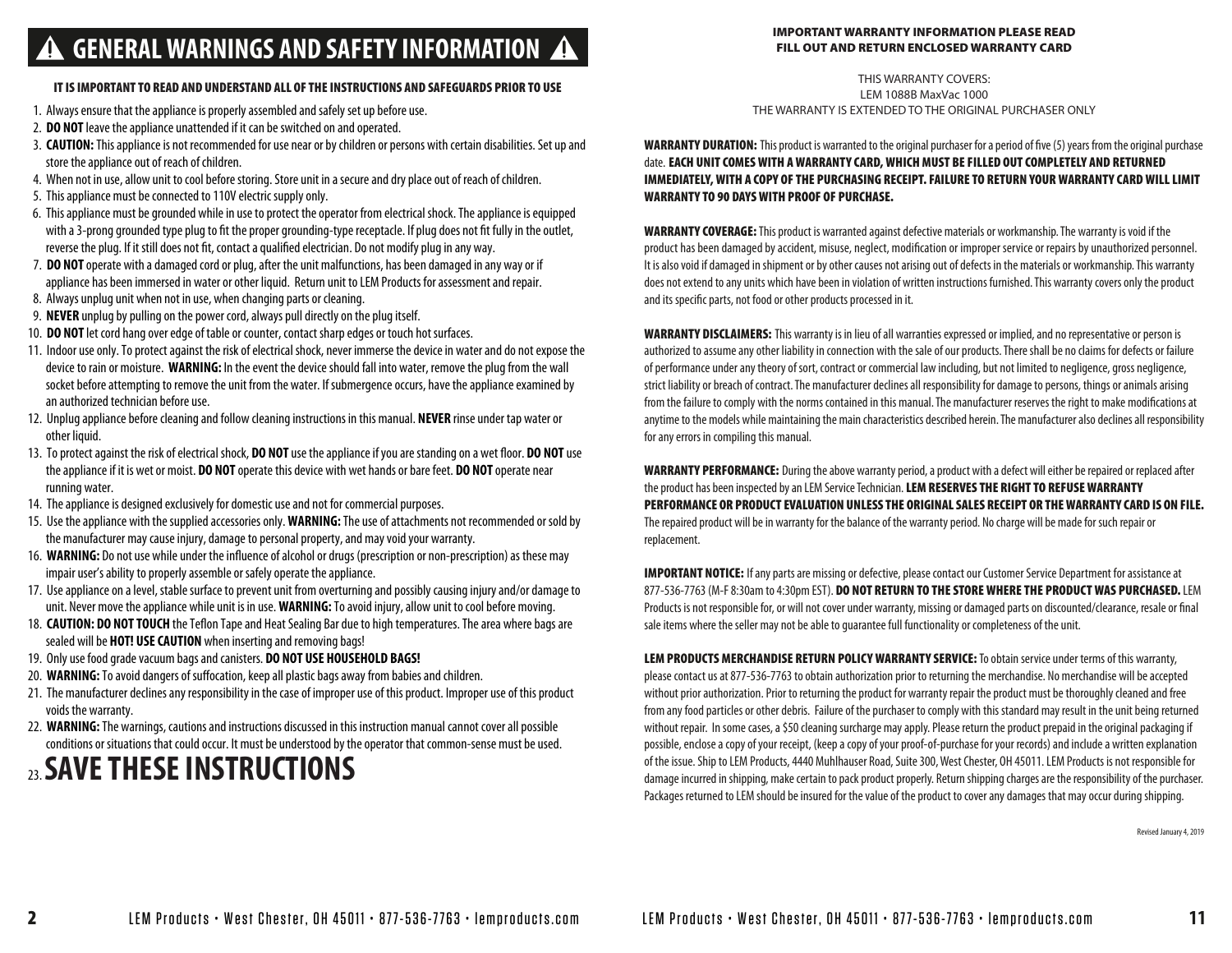### **TROUBLESHOOTING WELCOME**

### **Thank you for your purchase of the LEM MaxVac 1000 packaging system!**

### •**Check for creases, folds or any holes in the vacuum bag.**

**BAGS WILL NOT SEAL:**

- Excessive moisture can interfere with the sealing function: When packaging very moist foods like fish and raw steaks it is recommended to freeze the food prior to sealing, or use a paper towel or soaker pad at the top of the bag to keep moisture from entering the sealing area.
- Powdery items like flour or baking powder can interfere with the sealing function: When vacuum packing powdery items wrap or package prior to placing into vacuum bag.
- **Bag may be damaged:** Discard bag and start over.
- Bag may be over filled: Insure 2-3" at open end and 1" on sides to allow for adequate air flow.
- Foam gasket/Teflon tape may have dirt or grit buildup: Clean with warm soapy cloth and wipe dry.
- **A good seal was not made between vacuum lid and the oval foam:** Apply light pressure to the lid for 3-4 seconds. This will allow the upper and lower gaskets to form an airtight chamber and engage the vacuum.
- Heating element is broken: Carefully remove the Teflon tape and check to be sure the heating element is in one piece, if broken replace heat strip (call 877-536-7763 for parts).

### **BAG WAS VACUUMED/SEALED AND NOW AIR HAS ENTERED THE BAG:**

- **Bag may be damaged:** Discard bag and start over.
- **A good seal was not made between vacuum lid and the oval foam:** Apply light pressure to the lid for 3-4 seconds. This will allow the upper and lower gaskets to form an airtight chamber and engage the vacuum.
- •**Check for creases, folds or any holes in the vacuum bag.**
- •**Check and make sure there were no sharp edges that may have punctured the bag.** Discard bag and start over, cover sharp products with paper towel prior to vacuuming.
- •**Liquid possibly was in the sealing area:** Make sure to use a soaker pad or paper towel with moist products or pre freeze moist products before sealing.
- •**Check that food didn't enter the point of the seal:** Open the bag and wipe the sealing area of the bag to dry it, move the food 2-3" from the sealing area or remove and put food into a larger bag (any food particles that are caught in the sealing point can allow air to seep in).

You now have the perfect tool to keep food fresh longer for storage in your pantry, refrigerator and freezer. By using this vacuum sealer, you will remove oxygen and seal the container, allowing the food to remain fresh longer.

To activate your **FIVE YEAR WARRANTY**, return the enclosed warranty card or register online at www.lemproducts.com.

Prior to use, read and understand all instructions and safeguards contained in this manual. **Enjoy your LEM MaxVac!**

### **SAFEGUARDS**

Vacuum packaging is not a substitute for canning or other methods of food preservation. Vacuum packed perishable foods require refrigeration or freezing.

If reusing vacuum seal bags always wash first and never reuse bags that contained raw meats.

**NEVER** thaw frozen foods at room temperature. Thaw frozen foods in the refrigerator or microwave oven.

### **KEEP OUT OF REACH OF CHILDREN!**

## **CIRCUIT BREAKER**

Your LEM MaxVac is equipped with a circuit breaker to protect the unit. In the event of a power disruption, abnormal operation or overheating, the motor will temporarily shut down to prevent damage. If this should happen, follow the steps listed below:

- 1. Press On/Off button red light will illuminate.
- 2. Unplug unit.
- 3. Wait 1-2 minutes, then plug unit into wall outlet again.
- 4. Push Restart Button and release.
- 5. Press On/Off button green light will illuminate.

6. Resume Operation.

### **THERMAL OVERLOAD SWITCH:**

Your MaxVac Sealer is equipped with a thermal overload switch which will automatically shut the unit down if it overheats. If this occurs, turn the power switch to off, open lid and allow the unit to cool for 10 minutes before restarting.

# **PROTECTIVE TEFLON TAPE**

There are three (3) factory installed strips of Teflon Tape on the MaxVac located on the base and the lid of the unit. The Teflon Tape protects vacuum bags during sealing! **DO NOT REMOVE THE TAPE!** 

**NOTE:** Additional Teflon tape is included with your MaxVac. It is normal for the ends of the Teflon tape to discolor with time and use. Discoloration does not affect the function of the unit. If tape becomes damaged follow these instructions for replacement: Insure unit is turned off and unplugged from outlet. Follow directions in this manual on "How to replace teflon tape".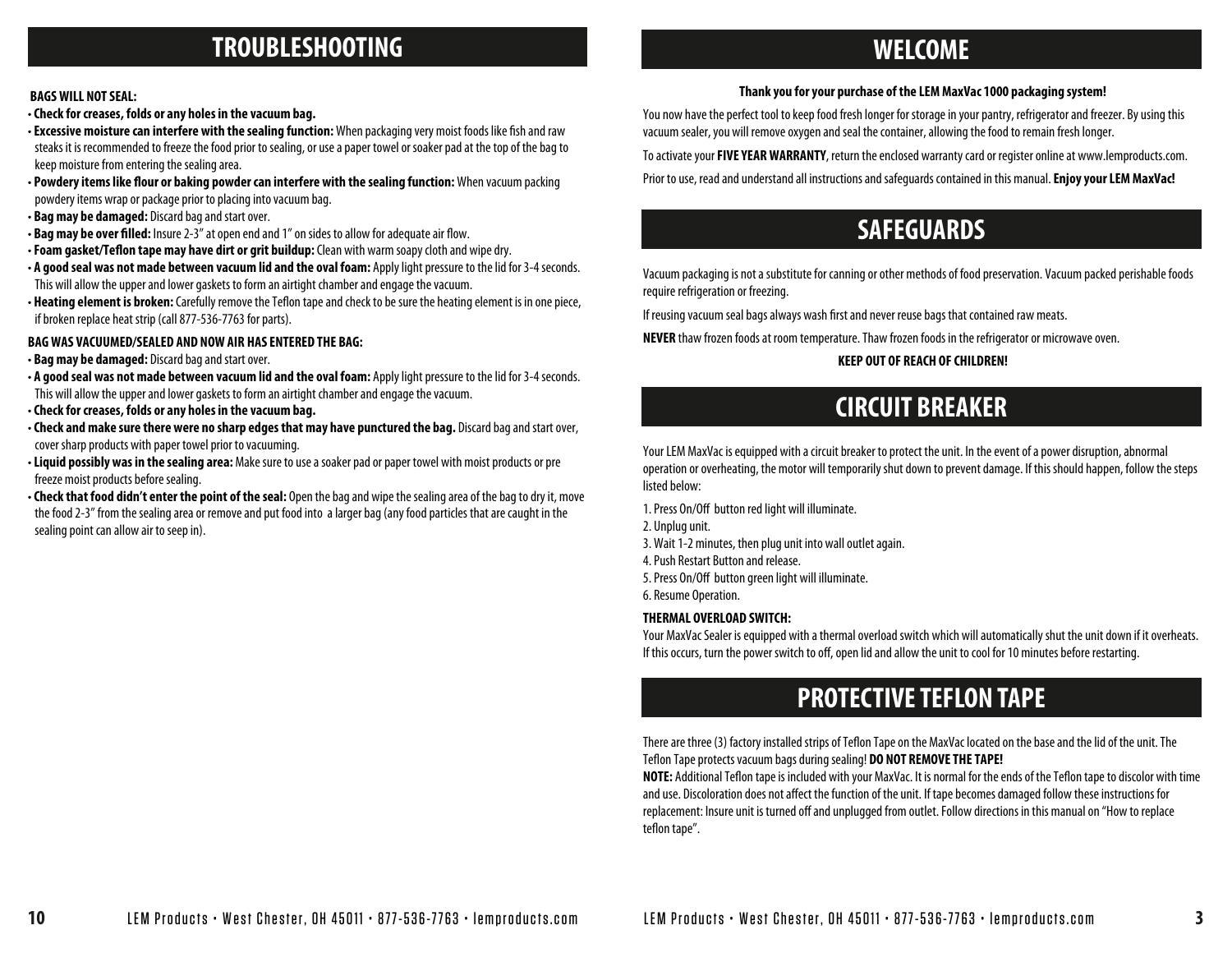## **PREPARING FOOD FOR SEALING CLEANING INSTRUCTIONS**

### **DRY FOODS**

When packaging powdery items, do not remove from the original package, place into vacuum bag and seal. Loose powder can get sucked into the pump and cause damage as well as interfere with the sealing function.

### **VERY MOIST FOODS**

Place paper towel or a soaker pad between the contents and the top of the bag before vacuum packaging moist foods. This will absorb any excess liquid and keep it from entering the vacuum chamber. Pre-freezing or sealing in a vacuum canister are also options.

### **DELICATE FOODS**

To keep from crushing delicate foods, such as baked goods or chips, use the Manual Seal function on the LEM MaxVac or seal in a vacuum canister.

### **SOFT FRUITS**

Pre-freezing before vacuum packaging or sealing in a vacuum canister is required in order for some foods, such as soft fruits, to retain their shape.

### **LIQUIDS**

Freeze all liquids or moisture-rich foods, such as fish, prior to sealing. To vacuum seal items such as salsa or soup, put into a zip-top bag and freeze first. Then vacuum seal the soup or salsa, bag and all. Another option is using vacuum canisters.

### **CRUCIFEROUS FOODS**

Broccoli, brussels sprouts, cabbage, cauliflower, turnips and kale may emit a gas that could possibly fill the sealed bag with air. Blanch or steam these foods prior to sealing.

Make sure the MaxVac has completely cooled before cleaning and prior to storage.

Wipe clean all outside surfaces including the Vacuum Chamber and Vacuum Lid, gaskets and Teflon tapes with a damp cloth or paper towel.

Most household spray cleaners are safe to use. Avoid spraying directly into the vent on the front of the unit. **DO NOT** use abrasive cleansers! DO NOT clean with metal scrubbing pads. Pieces can break off the pad and short-circuit electrical parts, creating a possibility of an electrical shock. Dry all surfaces prior to storage.

# **A** WARNING **A**

Before cleaning, assembling or disassembling the Vacuum Sealer, make sure the Vacuum Sealer is **OFF** and the **PLUG IS REMOVED FROM THE OUTLET/POWER SOURCE!** Never immerse in water or other liquid.

## **HELPFUL TIPS**

**FOR BEST RESULTS USE LEM MAXVAC VACUUM BAGS:** However, most national brands are compatible with the LEM MaxVac Sealer. Always use bags that are specically manufactured for use with vacuum sealers. **DO NOT** attempt to seal other types of bags; this may void the warranty on your sealer. MaxVac Bags are 3mil. Thinner bags may burn and thicker bags may not seal completely.

### **COOKING OR DEFROSTING:**

**Microwave:** Always puncture bag before placing in microwave to allow hot air to escape while heating or defrosting.

**Stove top:** Vacuum-packed foods can be thawed or cooked in boiling water.

**SHARP OR POINTED OBJECTS:** Should be wrapped in a cushioned material to avoid bag puncture.

**TO PREVENT OXIDATION:**Try sealing your silverware or grinder plates and knives.

**FOR MORE FLAVORFUL MEATS:** Place meat in vacuum bag canister with marinade, vacuum (with soaker pad), seal and refrigerate for 2-3 hours before grilling.

Vacuum packaging is not a substitution for canning.

Vacuum packaging is not a substitution for refrigeration or freezing.

Cover sharp bones or edges prior to vacuum sealing.

Allow foods and liquids to cool before vacuum sealing.

Avoid overlling pouches. Leave a minimum of 2-3" of space between the contents and the open end of the pouch.

Prevent wrinkles from forming in the seal area.

Pouches are boilable, freezable and microwavable. When microwaving it is important to make a small cut in the pouch.

Follow all food safety regulations as outlined by the FDA at www.FDA.gov.

Some fruits and vegetables may release gases. When packaging these fruits and vegetables it is best to blanch or freeze before vacuum packaging to prevent the gas release.

Soft cheeses, fresh mushrooms, garlic and onions should never be vacuum packaged due to the risk of anaerobic bacteria.

# **TROUBLESHOOTING**

### **BAG IS MELTING:**

- **Bag is not intended for use with vacuum sealer:** Use only bags made for vacuum sealers.
- **Heat strip may be over heating:** Allow the unit to cool for 30-60 seconds between seals. Or allow the unit to cool with the lid open for 1-2 minutes.

### **THERMAL OVERLOAD SWITCH:**

Your MaxVac Sealer is equipped with a thermal overload switch which will automatically shut the unit down if it overheats. If this occurs, turn the power switch to off, open lid and allow the unit to cool for 10 minutes before restarting.

### **MACHINE WILL NOT TURN ON:**

- $\cdot$  Try a different outlet.
- **Power on unit is not turned on:** Press "On", power indicator light will illuminate green.
- **Plug is not fully inserted in power cord port:** Firmly push power cord into port.
- **Plug is not fully inserted in electrical outlet:** Firmly push power cord into outlet.
- •**Circuit breaker on unit has tripped:** Follow instructions in this manual under Circuit Breaker Information.

### **VACUUM WILL NOT PULL AIR FROM BAG:**

- **A good seal was not made between vacuum lid and the oval foam:** Apply light pressure to the lid for 3-4 seconds. This will allow the upper and lower gaskets to form an airtight chamber and engage the vacuum.
- **Open end of bag was not in the vacuum chamber:** Open end of bag must be inside of the chamber for vacuum to occur.
- **Vacuum port was covered:** When vacuum and sealing keep bag clear of the vacuum port so air can be pulled from bag. Covering port will not allow for proper suction.
- Bag may be damaged: Inspect bag looking for damage or small holes, this will allow air to flow back into the bag. Discard bag and start new.
- **Bag may not be compatible with LEM MaxVac Sealer:** LEM MaxVac Bags work optimally with the MaxVac Packaging System. Try LEM MaxVac Bags, available at www.lemproducts.com.
- Liquid may have entered the pump mechanism: Turn off and unplug unit. Let stand overnight to allow pump to dry. Plug in and turn on unit as normal.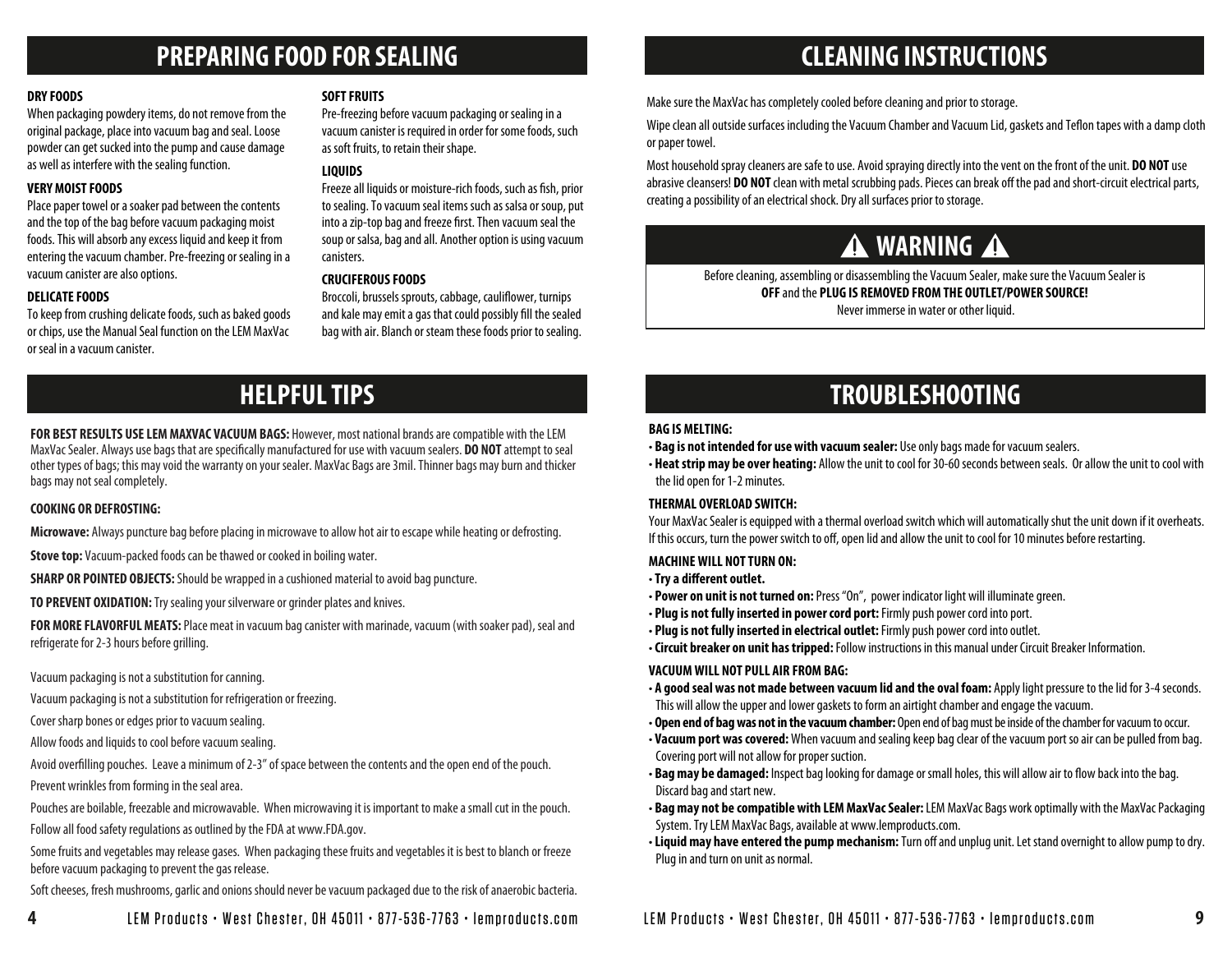**HOW TO VACUUM PACKAGE WITH A BAG:** Plug unit into power source. Press On/Off button on control panel. Power light will turn from red to green. Open lid. Insert product to be sealed inside of approved vacuum bag, leaving 2-3" head space for sealing. It is highly suggested to use a bag size which closely fits the product you are vacuum sealing. Check that sealing area of bag is clean of moisture and food particles. Center open end of bag into the vacuum chamber, across the heat bar. Make sure there are no folds or creases in the sealing area and bag is clear of the vacuum port. Lower the vacuum lid. (If the product is moist, it is recommended to pre-freeze or use a soaker pad or other absorbent material under or above the food, make sure to keep this material clear of the sealing area.) Press Auto Cycle or Manual Vacuum. Lightly press on lid until vacuum is engaged. When all air is removed using the auto function, the MaxVac will automatically seal the bag. When desired vacuum is reached using the manual cycle, press the Manual Seal button. The MaxVac will vacuum for another 2-4 seconds and then seal the bag. After sealing is completed the vacuum lid will release. Allow the heating element to cool (cool indicator light will illuminate). After cooling remove the sealed bag. **DO NOT** attempt to open the lid before the cycle is completed. Damage to unit or bag may occur.

HOW TO MAKE A BAG FROM VACUUM SEALER MATERIAL: Plug unit into power source. Press On/Off button on control panel. Power light will turn from red to green. Open lid. Cut vacuum sealer bag material 3"+ longer than needed for product being sealed. Place one open end of material over the seal bar, making sure material is flat. (It is easier to place material curl down). Close the lid. While holding material in place, press Manual Seal and gently press down the lid. Unit will cycle and seal the bag. Wait until lid is released and remove the now sealed bag.

**HOW TO USE THE EXTERNAL PORT HOSE WITH VACUUM CANISTERS** (sold separately): Lift the lid to expose the Vacuum Port Hole. Insert hose into or over Port Hole. Place product to be sealed in canister, leaving at least a 1/2" head space. Place lid on canister. Place other end of vacuum hose on vacuum port on lid. Press Auto Cycle on the Control Panel. MaxVac will pull air from canister and automatically release when air is exhausted from jar. **NOTE: DO NOT** pull hose from vacuum ports unit suction has been released.

### **CONSUMABLE PARTS**

Over time the Teflon tape, heat bar and oval foam may become worn. If this occurs the worn parts will need to be replaced. These are considered consumable parts and will not be covered under warranty. These and most parts are available by calling LEM Products at 877-536-7763. Always insure unit is unplugged and turned off prior to replacing parts.

**HOW TO REPLACE TEFLON TAPE:** Open the lid. With a Phillips screwdriver remove the two screws at either end of the tape. Gently pull tape up to expose heat bar. Discard tape. Take backing off of replacement tape. Carefully adhere new tape to top of the heat bar and smooth out from end to end. **DO NOT** allow any wrinkles or air pockets under the tape. Replace the two screws, being careful not to over tighten and possibly strip the threads.

**HOW TO REPLACE HEAT BAR:** Follow directions above to remove Teflon tape. Carefully remove the 2 screws on either end of the heat bar with a Phillips screwdriver. **NOTE:** The bars that are holding the screws are tensioned, **DO NOT** allow the screw to fall into the base of the vacuum sealer. Check the Teflon tape that is under the heat bar for wear or burn spots. If tape is worn or burnt replace prior to replacing heat bar. Place one screw into one of the eyelets of the heat bar and gently tighten into place (do not over tighten). Place other screw into other eyelet on heat bar. Using your finger or a nonmetallic flat object gently press the other tension bar towards the center to be able to thread in the second screw. Once the heat bar is installed follow directions above on replacing the Teflon tape.

**HOW TO REMOVE AND REPLACE OVAL FOAM:** To remove the foam: Pinch the foam at any point and lift out of groove. If foam is being removed for cleaning be very careful not to stretch the foam. To replace the foam: Place foam over groove and simply press into place, being careful not to stretch the foam. Follow these instructions for both upper and lower foam. If replacing foam both should be replaced at the same time. Foams are reversible and upper and lower are the same. It is very important that the foam is smooth and even.

# **A** WARNING **A**

**DO NOT TOUCH** the Teflon Tape and Heat Sealing Bar due to high temperatures. The area where bags are sealed will be **HOT! USE CAUTION** while inserting and removing bags!

# **OPERATION STORAGE LIFESPAN GUIDELINES**

| <b>FOOD</b><br><b>TYPE</b>   | <b>STORAGE</b><br><b>LOCATION</b> | <b>VACUUM</b><br><b>PACKED LIFE</b> |
|------------------------------|-----------------------------------|-------------------------------------|
| <b>Fresh Beef &amp; Veal</b> | Freezer*                          | $1-3$ years                         |
| <b>Fresh Pork</b>            | Freezer*                          | $2-3$ years                         |
| <b>Fresh Fish</b>            | Freezer*                          | 2 years                             |
| <b>Fresh Poultry</b>         | Freezer*                          | $2-3$ years                         |
| <b>Smoked Meats</b>          | Freezer*                          | 3 years                             |
| Large Cuts of Meat           | Freezer*                          | $2-3$ years                         |
| <b>Ground Meat</b>           | Freezer*                          | 1 year                              |
| <b>Coffee Beans</b>          | Freezer*                          | $2-3$ years                         |
| <b>Hard Cheeses</b>          | Freezer*                          | 6 months                            |
| Fresh Produce, Blanched      | Freezer*                          | $2-3$ years                         |
| <b>Fresh Fruits</b>          | Freezer*                          | $2-3$ years                         |
| <b>Softer Berries</b>        | Refrigerator                      | 1 week                              |
| <b>Harder Berries</b>        | Refrigerator                      | 2 weeks                             |
| Pastas, Grains, Dried Beans  | <b>Room Temperature</b>           | $1-1/2$ years                       |
| <b>Nuts</b>                  | <b>Room Temperature</b>           | 2 years                             |
| Flour, Rice, Sugar           | <b>Room Temperature</b>           | 1-2 years                           |

### **Only use information in the above chart as a guideline! Actual storage lifespans may vary. Check all food for spoilage before use.**